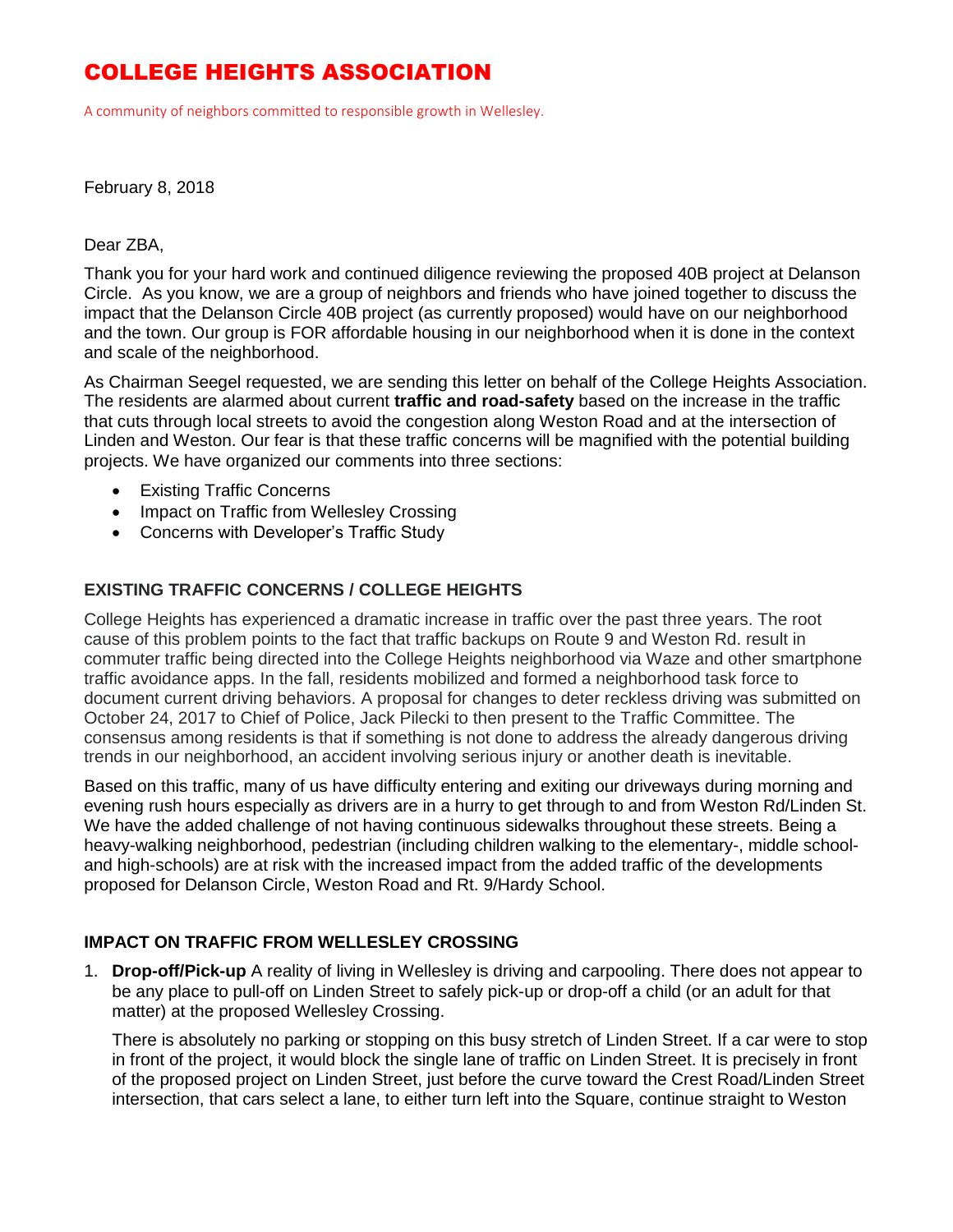# COLLEGE HEIGHTS ASSOCIATION

A community of neighbors committed to responsible growth in Wellesley.

Road, or turn right to go up Crest Road. Traffic moves quickly and there is no room for error. Commuters exiting the MBTA and school children from multiple public schools navigate through the intersection on a daily basis. A stopped car would cause serious safety concerns and endanger drivers and pedestrians along Linden Street. A dedicated pull-off area is essential to everyone's safety.

- 2. **Visitor Parking**. The 1.1 parking ratio is inadequate for a suburban apartment building. Where will the babysitter, visiting family or friends who are coming for dinner park? While the commuter rail is accessible, it has a limited schedule and cannot be relied upon for all transit needs. How will spaces be distributed? 100 spaces for 90 units seems disproportionately low, as a reasonable assumption would be that each one-bedroom unit would have at least one car, and each two and three bedroom unit would have two. Even if we assume that there is only one car per unit, where are visitors to park? Where is Zipcar? How realistic is stacked or tandem parking? Bottom line, there is inadequate parking. With the lack of street parking on Linden Street and Hollis Street, how will this be addressed? How can we ensure that residents and guests do not create dangerous parking situations on adjacent streets?
- 3. **Delivery**. Again, no consideration seems to have been given to delivery to residents. Where will moving vans, UPS and FedEx trucks, the pizza delivery or a furniture delivery truck park? Especially in a rental building with a more transient population, moving trucks and delivery services will be a regular reality. These services cannot be accommodated off of Linden Street, or Hollis Street, which is a private way. How will they access the single elevator bank? A plan needs to be clearly articulated and demonstrated.

### **CONCERNS WITH THE DEVELOPER'S TRAFFIC STUDY**

While there is an industry-accepted methodology for reviewing and analyzing traffic, we have concerns regarding the accuracy of the traffic study submitted by the developer based on the existing traffic patterns. We've highlighted three key points to note:

- 1. **Study Timing.** The study was conducted on June 14, 2017, which was a Wednesday, an early release day for elementary schools at a time of the year when nice weather means infinitely more kids walk to and from school rather than being driven. Private schools had closed for the year and public schools were tapering off, with the high school graduation having occurred nearly two weeks earlier, eliminating 375 kids from the annual public-school population. Our first-hand experience living in the town supports the fact that traffic at this time of year is in fact far less than during the months of September to May; we disagree vehemently with the conclusion reached in the developer's report, based on irrelevant traffic data taken at the intersection of Interstate 95 and Rt. 20 in Weston, that traffic actually peaks in June. In that regard, the traffic study should take place in the next month or two, but not during either February or April public school vacation weeks or March private school vacation weeks, and should give particular focus not only to morning and evening rush hours, but also the hours between 2PM to 4PM to capture school release times. From our experience living in the neighborhood, that is perhaps the worst time of day to be driving that stretch of Linden Street and would provide a more realistic view of traffic behavior.
- 2. **Study Scope.** As part of the study, the report projects traffic forward, including potential impacts from other planned projects in town. The only two projects listed as potentially impacting the area were the Tolles-Parsons Center and the Recreational Center on Rt. 9. The report did not include the 40B project on Weston Road which has now received a site eligibility letter, and the proposed 40B project for the Rt. 9/Hardy School area, both of which would clearly have a huge impact.